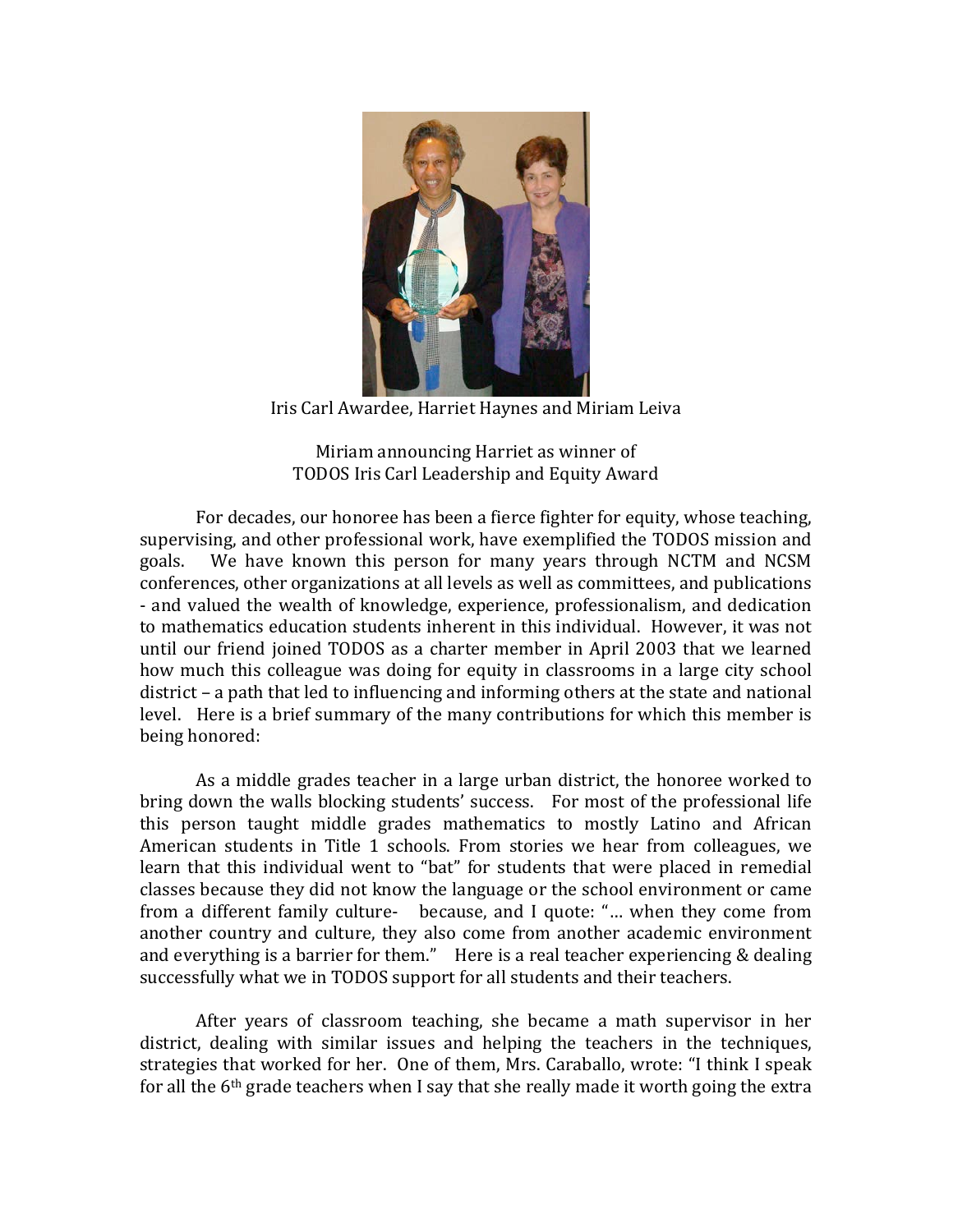mile in teaching. She assured me that there are people out there besides the children and their parents who truly appreciate what is done in the classroom."

She was promoted to the highest position at the school district in mathematics supervision where she was able to make a difference in policies and practices as well. In subsequent years she kept returning to the classroom and to and from supervision. She continues to work as a Mentor in the schools in her district.

The N Y State Math Supervisor, Dr. Fred Paul, wrote about her work with developing state tests: "Her help was irreplaceable. I will always be extremely grateful for her continued help with state assessment in math."

The following was said about her when she received another award in New York: "One of the interesting things about the honoree is that she is professionally active to the point of being *insane*. She was simultaneously president of her local math association, NCSM Newsletter reporter, writer, and editor, NCSM Secretary, member of NCTM's Instructional Affairs Committee, Program Chairperson of the NCTM Regional Conference in her city, attending graduate school on weekends, a math supervisor during the day, and at night teaching math to teamster housing department caretakers who wanted to become heating plant technicians."

Insane? Yes! But what about her teaching these workers of heating plants? Our honoree is certainly the only one among us to have passed the state exam and holds the license to operate and maintain a 15 lb. pressure hot water boiler. Technicians are the professionals who make sure that there is appropriate heat and hot water in public housing projects twenty four hours of every day, our awardee wanted to learn about their mathematical needs so she could teach them. So she learned and took the exam herself, and passed, in preparation to teach those seeking the license for their jobs.

She is one of seven founders of the Benjamin Banneker Association (BBA) and one that continues her commitment to equity through work in the BBA over the years -As well as through significant contributions and efforts in TODOS.

She is also a charter member of TODOS since our first TODOS meeting in 2002-3 and has worked diligently "outside the limelight" to make things happen including TODOS Long Term Planning and current program goals. She has served well in all that we have asked her to do, but most importantly, she has served in other more important ways that we did not even think of asking.

For example, for the past 5 years she has attended the Congressional Hispanic Caucus Initiative, CHCI, meetings representing TODOS, funding her own expenses, while keeping us informed of the issues and what could do about them. At a recent CHCI event, she took it upon herself to duplicate TODOS materials to distribute to the participants, and prepared questions to lead a dialogue with the group that addressed TODOS and our goals, in addition to paying her own travel